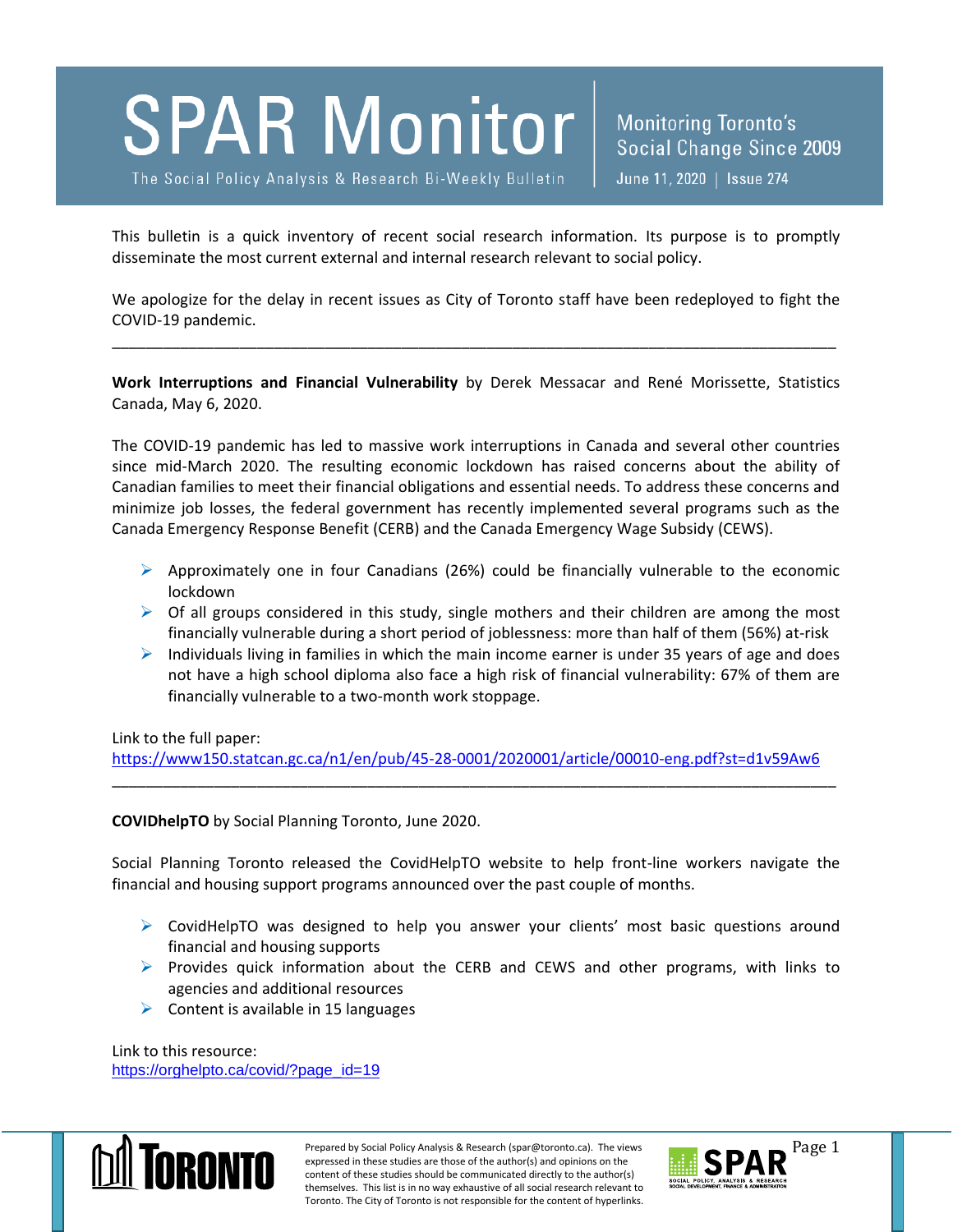# **Housing Characteristics and Staying at Home During the COVID-19 Pandemic** by Grant Schellenberg and Jonathan Fonberg, Statistics Canada, May 4, 2020.

\_\_\_\_\_\_\_\_\_\_\_\_\_\_\_\_\_\_\_\_\_\_\_\_\_\_\_\_\_\_\_\_\_\_\_\_\_\_\_\_\_\_\_\_\_\_\_\_\_\_\_\_\_\_\_\_\_\_\_\_\_\_\_\_\_\_\_\_\_\_\_\_\_\_\_\_\_\_\_\_\_\_\_\_\_

With 'stay at home' essential to the COVID-19 response, the dwellings in which people live take on added importance in their lives. In Statistics Canada's Canadian Perspectives Survey Series (CPSS) fielded the week of March 29, 90% of respondents reported they were avoiding leaving their home as part of their COVID-19 response. Extended time indoors is likely to raise various challenges, such as getting physical exercise, maintaining social contacts, or balancing telework, children and home schooling, and household routines in a confined space.

- $\triangleright$  70% of those in rented apartments are satisfied with their overall adequacy of space while this is the case for 88% of those in owned, single detached houses
- $\triangleright$  Households in rented apartments are also less likely to be satisfied with their ability to maintain a comfortable indoor temperature during the summer. Just over half (53%) are satisfied in this respect, compared with 78% of households in owned, single detached houses.
- $\triangleright$  Household composition too may pose risks. Around 45% of households in apartments are comprised of just one-person

## Link to the paper:

<https://www150.statcan.gc.ca/n1/en/pub/45-28-0001/2020001/article/00009-eng.pdf?st=cggkENTp> \_\_\_\_\_\_\_\_\_\_\_\_\_\_\_\_\_\_\_\_\_\_\_\_\_\_\_\_\_\_\_\_\_\_\_\_\_\_\_\_\_\_\_\_\_\_\_\_\_\_\_\_\_\_\_\_\_\_\_\_\_\_\_\_\_\_\_\_\_\_\_\_\_\_\_\_\_\_\_\_\_\_\_\_\_

## **A National Framework for Escaping Human Trafficking for Sexual Exploitation in Canada** by Covenant House, February 2020.

This report explains that when exiting situations of sex trafficking, survivors face numerous structural and systemic barriers, while also contending with complex psychosocial and psychological factors. In addition to highlighting these barriers, this report outlines the multiple basic and service needs of survivors when they are exiting/escaping and proposes promising service philosophies for working with survivors.

- $\triangleright$  According to police statistics, 1,099 incidents of human trafficking were reported by police across Canada between 2009 and 2016
- $\triangleright$  In this research, a disproportionate number of survivors identified as Indigenous. This is consistent with other research on sex trafficking in Canada
- $\triangleright$  We spoke with 201 stakeholders from 147 organizations, including service providers, healthcare professionals, police, and most importantly, 50 survivors of sex trafficking

## Link to the study:

[https://mk0covenanthoustp8rd.kinstacdn.com/wp](https://mk0covenanthoustp8rd.kinstacdn.com/wp-content/uploads/2020/01/Covenant_House_Research_Report_FINAL.pdf)[content/uploads/2020/01/Covenant\\_House\\_Research\\_Report\\_FINAL.pdf](https://mk0covenanthoustp8rd.kinstacdn.com/wp-content/uploads/2020/01/Covenant_House_Research_Report_FINAL.pdf)